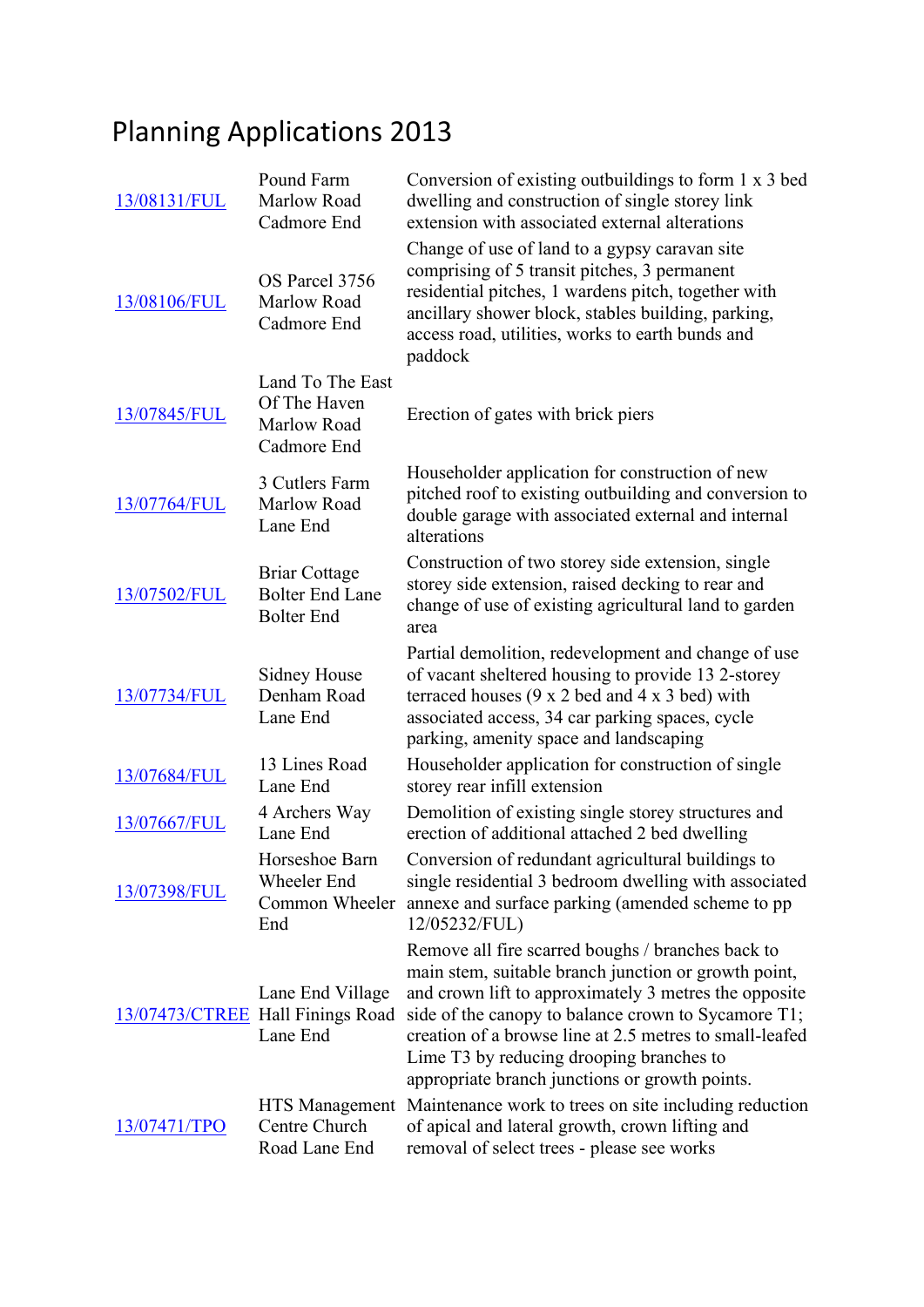|                     |                                                                            | specification appendix 1 and email exchange for full<br>specification                                                                                                                                                                                                                                                                  |
|---------------------|----------------------------------------------------------------------------|----------------------------------------------------------------------------------------------------------------------------------------------------------------------------------------------------------------------------------------------------------------------------------------------------------------------------------------|
| 13/07411/FUL        | The Haven<br>Marlow Road<br>Cadmore End                                    | Erection of Barn (alternative siting to permission<br>13/06469/FUL) with associated hardsurfacing                                                                                                                                                                                                                                      |
| 13/07203/FUL        | <b>Rustlings Park</b><br>Lane Lane End                                     | Demolition of outbuildings, remodelling and<br>extension works to existing dwellinghouse and<br>erection of 2 x 4 bed dwellings with associated<br>garages, parking and garden spaces                                                                                                                                                  |
| 13/07280/FUL        | 2 James Road<br>Lane End                                                   | Householder application for construction of single<br>storey rear infill extension and part conversion of<br>garage to an office                                                                                                                                                                                                       |
| 13/07301/CTREE      | <b>Tylers Corner</b><br>Ditchfield<br>Common Lane<br>End                   | Fell Silver Birch and Sycamore, remove 3-4 thin<br>stems of approx 12cm diameter on building side from<br>Holly, reduce height of Beech by approx 6 metres<br>(50% overall height reduction) and reduce height of<br>Cherry by approx 4 metres (50% overall height<br>reduction)                                                       |
| 13/06923/FUL        | Pound Farm<br>Marlow Road<br>Cadmore End                                   | Conversion and extension to existing barn (Barn 3) to<br>provide 4xbed dwelling with amenity space and<br>associated car-parking spaces with access via existing<br>access and communal courtyard                                                                                                                                      |
| 13/06922/FUL        | Pound Farm<br>Marlow Road<br>Cadmore End                                   | Conversion and extension to existing barn (Barn 2) to<br>provide 3xbed dwelling with amenity space and<br>associated car-parking spaces with access via existing<br>access and communal courtyard                                                                                                                                      |
| 13/07209/FUL        | Nineacres Lodge<br><b>Fingest Lane</b><br>Fingest                          | Erection of detached 4-bed bungalow with detached<br>double garage following the demolition of the<br>existing bungalow and garage                                                                                                                                                                                                     |
| 13/07165/FUL        | Rackleys Farm<br>Marlow Road<br>Cadmore End                                | Conversion of barn to a self contained dwelling                                                                                                                                                                                                                                                                                        |
| 13/07158/CTREE      | Hide Away<br>Ditchfield<br>Common Lane<br>End                              | Fell Silver Birch                                                                                                                                                                                                                                                                                                                      |
| <u>13/07038/REN</u> | Mount View<br>Marlow Road<br>Lane End                                      | Proposed extension of time limit to permission<br>granted under planning reference 10/06737/REN for<br>the construction of part two storey/part single storey<br>rear extension and single storey side extension to<br>form self-contained annex                                                                                       |
| 13/06979/FUL        | Former Culver<br>Graphics & Essex<br><b>Works Finings</b><br>Road Lane End | Redevelopment of the site comprising demolition of<br>existing Essex Works, conversion of the redundant<br>barn to 1 x 2 bed house and erection of 16 dwelling<br>houses $(4 \times 2 \text{ bed}, 4 \times 3 \text{ bed}$ and $8 \times 4 \text{ bed}$ ) with<br>associated access, turning, garaging, car parking and<br>landscaping |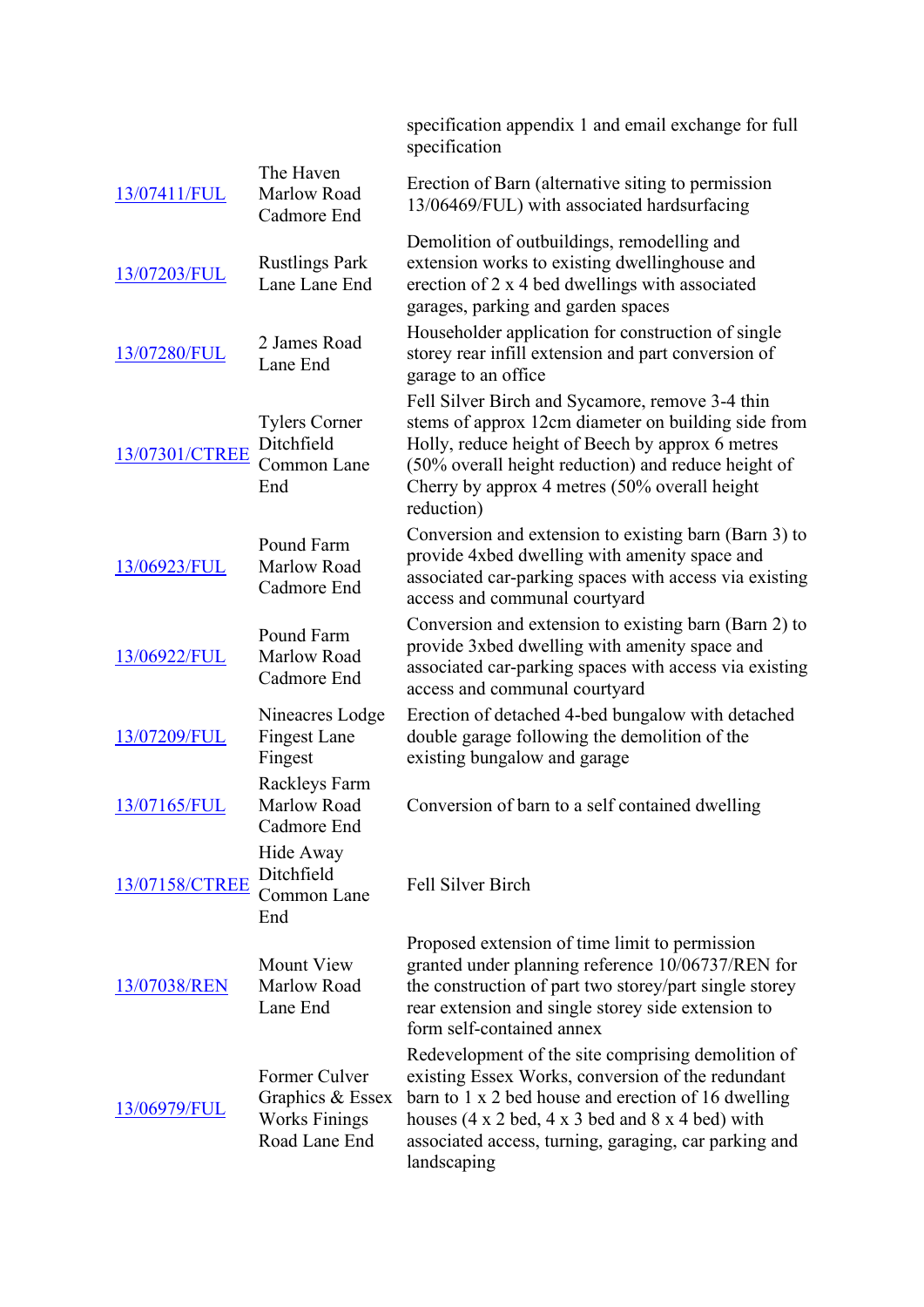| 13/06980/CAC   | Former Culver<br>Graphics & Essex<br><b>Works Finings</b><br>Road Lane End | Demolition of former essex Works                                                                                                                                                                                                                      |
|----------------|----------------------------------------------------------------------------|-------------------------------------------------------------------------------------------------------------------------------------------------------------------------------------------------------------------------------------------------------|
| 13/06968/FUL   | <b>Kew Cottage</b><br>End                                                  | Householder application for construction of<br>demolition of existing fire damaged garage and<br>Finings Road Lane construction of replacement garage to be used for<br>habitable living accommodation ancillary to main<br>dwelling                  |
| 13/06957/FUL   | 2 Sycamore<br>Cottages Church<br>Road Lane End                             | Householder application for removal of existing<br>garage and outbuildings and erection of timber clad<br>barn for use of garage, garden store and garden room                                                                                        |
| 13/06901/CLE   | Rances Moor<br>Common Lane<br>End                                          | Certificate of Lawfulness (existing use or<br>development) for the retention of the former garage<br>building as an independent dwelling                                                                                                              |
| 13/06809/FUL   | 41 Cater Road<br>Lane End                                                  | Householder applicatin for creation of new vehicular<br>crossover and extension of existing vehicular<br>hardstand to provide access for disabled person                                                                                              |
| 13/06754/CLP   | <b>Kew Cottage</b><br>End                                                  | Certificate of Lawfulness (proposed use or<br>development). For demolition of existing fire<br>Finings Road Lane damaged garage and construction of replacement<br>garage to be used for habitable living accommodation<br>ancillary to main dwelling |
| 13/06740/FUL   | South Barn Moor<br>Common Lane<br>End                                      | Householder application for construction of two<br>storey side extension                                                                                                                                                                              |
| 13/06657/FUL   | 10 Framers Court<br>Ellis Way Lane<br>End                                  | Householder application for construction of rear<br>conservatory                                                                                                                                                                                      |
| 13/06729/FUL   | Haven Cottage<br>Marlow Road<br>Cadmore End                                | Householder application for demolition of existing<br>conservatory and erection of single storey side<br>extension                                                                                                                                    |
| 13/06705/FUL   | HTS Management<br>Centre Church<br>Road Lane End                           | Demolition of existing building and erection of two<br>storey building comprising a Social Centre as part of<br>C2 use (alternative scheme to pp 12/07626/FUL)                                                                                        |
| 13/06609/CONSA | <b>Overhead Lines</b><br>(Amersham To<br>Ilmer) Wycombe<br>District        | Consultation under The Overhead Line (Exemption)<br>(England & Wales) Regulations 2009 regarding<br>refurbishment of overhead lines across the District                                                                                               |
| 13/06549/FUL   | 24 - 26 The Row<br>Lane End                                                | Demolition of existing buildings on site with retained<br>and refurbished B1 accommodation, erection of 72<br>bed care home, new doctors surgery with consulting<br>rooms, linking footpath, parking and landscaping                                  |
| 13/06469/FUL   | The Haven<br>Marlow Road<br>Cadmore End                                    | Demolition of existing stables and pole barn and<br>erection of replacement stables and barn                                                                                                                                                          |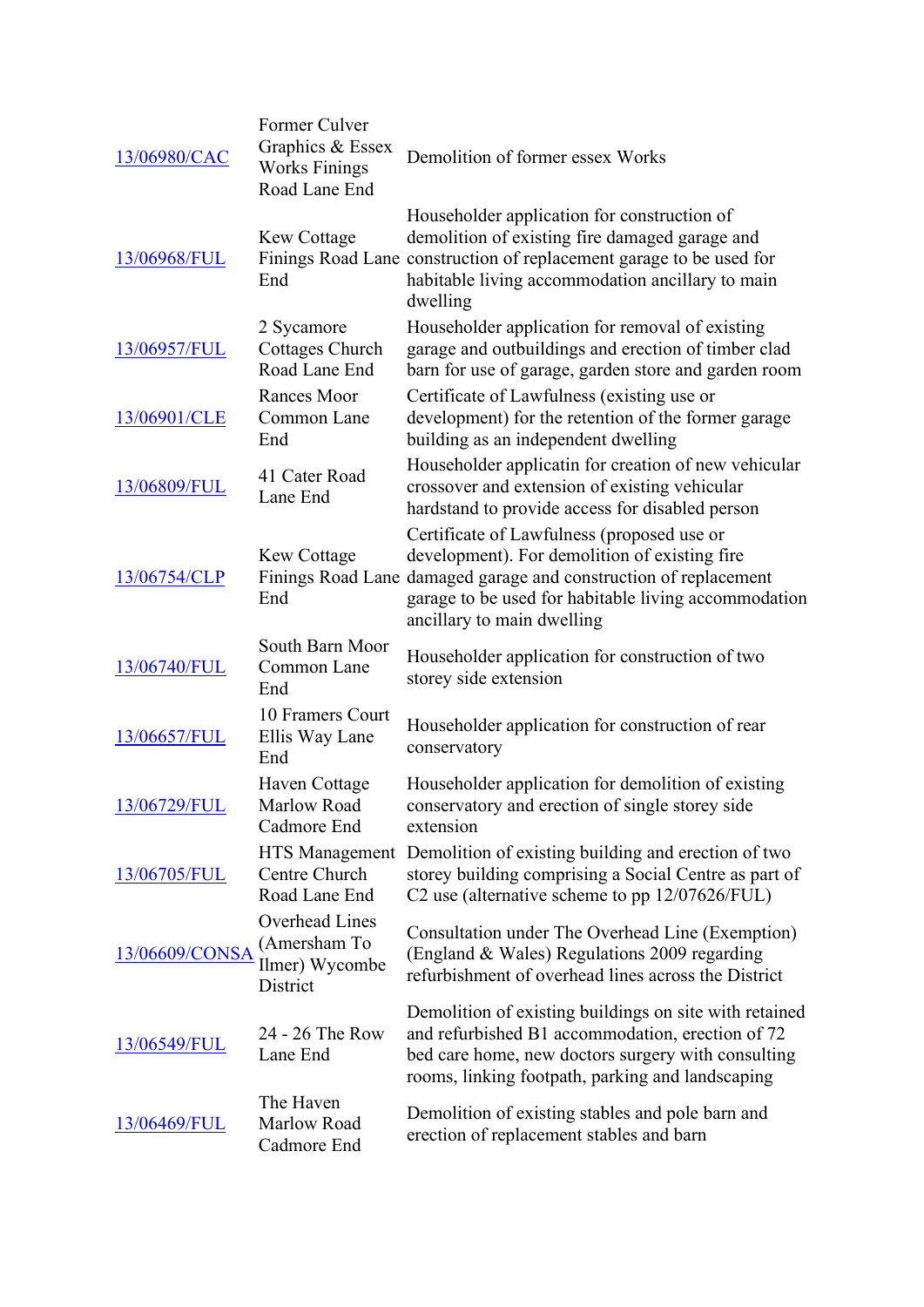| 13/06453/FUL   | Chiltern View<br>Park Lane Lane<br>End                                           | Householder application for construction of single<br>storey rear extension and associated raised decking<br>area                                                                                                                         |
|----------------|----------------------------------------------------------------------------------|-------------------------------------------------------------------------------------------------------------------------------------------------------------------------------------------------------------------------------------------|
| 13/06428/CLE   | <b>High Hedges</b><br>Cadmore End                                                | Certificate of existing lawfulness for construction of<br>rear conservatory and decking                                                                                                                                                   |
| 13/06406/CLP   | Pound Farm<br><b>Cottage Marlow</b><br>Road Cadmore<br>End                       | Certificate of Proposed Lawfulness for the erection of<br>single storey front extension $\&$ new front porch $\&$<br>alterations to doors & windows                                                                                       |
| 13/06405/VCDN  | Pound Farm<br><b>Cottage Marlow</b><br>Road Cadmore<br>End                       | Variation of Condition on WR/1036/67 (Land<br>Management) to remove tie to Pound Farm<br>Management & allow use of cottage as single<br>dwelling                                                                                          |
| 13/06331/FUL   | Aldersyde Finings<br>Road Lane End                                               | Householder application for construction of single<br>storey side / rear extension following demolition of<br>outbuilding                                                                                                                 |
| 13/06241/FUL   | 30 The Row Lane<br>End                                                           | Householder application for demolition of existing<br>single storey rear element and conservatory and<br>construction of part single storey, part two storey rear<br>extension and construction of new front porch to<br>replace existing |
| 13/06330/CTREE | Aldersyde Finings<br>Road Lane End                                               | Fell 4 x Sycamore, 3 x Holly and 6 x Hawthorn                                                                                                                                                                                             |
| 13/05958/FUL   | The White House<br>Cadmore End                                                   | Householder application for conversion of existing<br>outbuilding and associated internal and external<br>alterations                                                                                                                     |
| 13/05896/CLP   | Haven Cottage<br>Marlow Road<br>Cadmore End                                      | Certificate of proposed lawfulness for construction of<br>single storey rear extension                                                                                                                                                    |
| 13/05836/FUL   | Withurst Church<br>Road Lane End                                                 | Householder application for construction of<br>replacement single garage to front                                                                                                                                                         |
| 13/05803/FUL   | Marlow Road<br>Lane End                                                          | Lower Court Farm Retrospective application for retention of roof<br>extension and part change of use of agricultural<br>building to residential ancillary to dwelling house                                                               |
| 13/05775/CONSA | <b>Overhead Lines</b><br>(Amersham To<br>Ilmer) Wycombe<br><b>District Bucks</b> | Consultation under The Overhead Line (Exemption)<br>(England & Wales) Regulations 2009 regarding<br>refurbishment of overhead lines accross the District                                                                                  |
| 13/05604/OUT   | Land Adjacent OS<br>Parcel 9347 Ellis<br>Way Lane End                            | Outline application with all matters reserved for<br>erection of 1 x 5 Bedroom detached dwelling with<br>double detached garage                                                                                                           |
| 13/05466/FUL   | Harecramp<br>Farmhouse<br>Chequers Lane<br>Cadmore End                           | Householder application for a proposed single storey<br>extension to existing outbuilding                                                                                                                                                 |